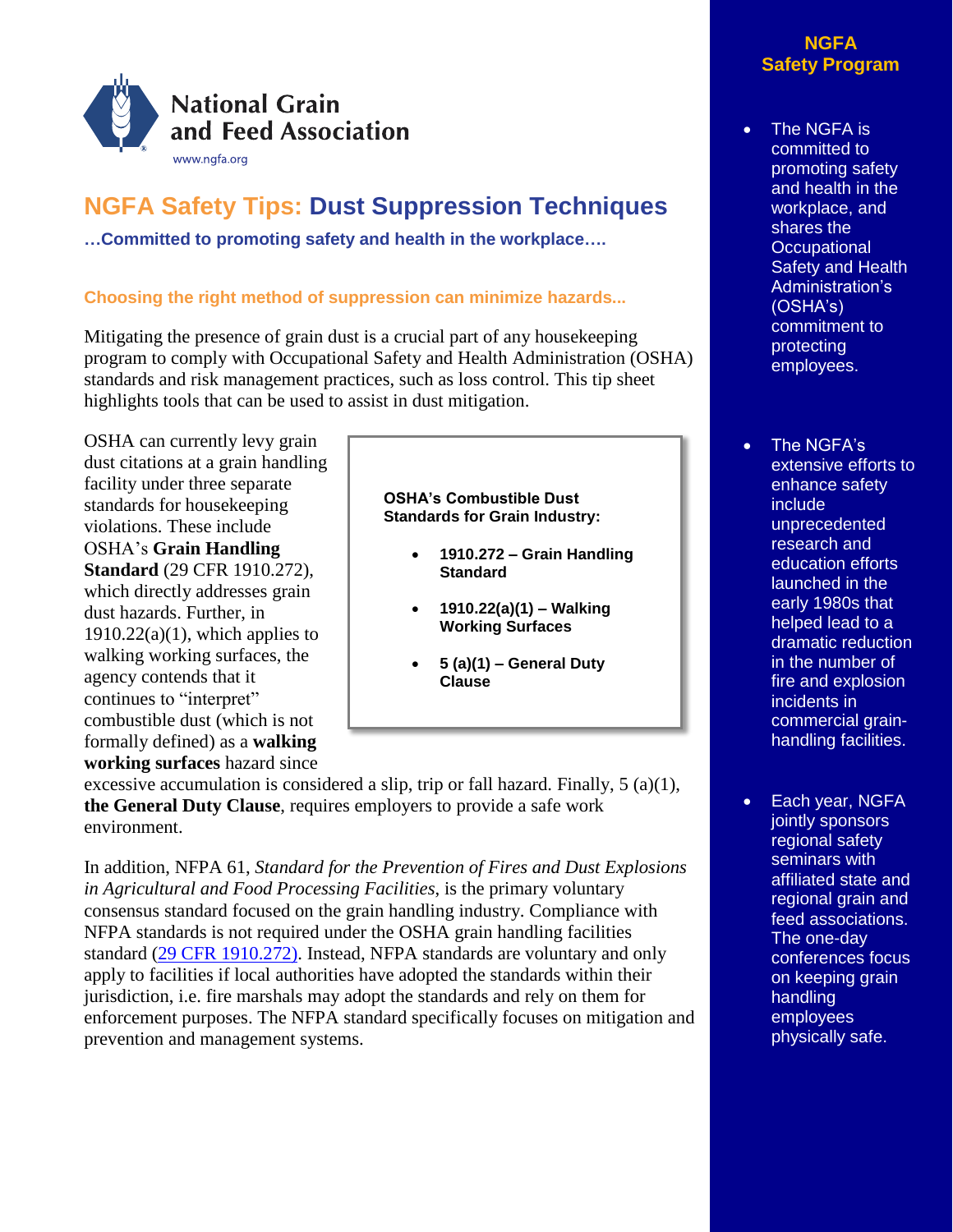## **Oils Used for Dust Suppression**

The industry primarily uses white mineral oil to reduce the concentrations of dust near potential ignition sources within grain elevators. Food grade soy oil also is an effective dust suppressant, but its use may be limited by its potential rancidity, flow characteristics in cold weather and cost.

White mineral oil meeting Food and Drug Administration-established specifications may be used safely in food applications as a dust-control agent for wheat, corn, soybean, barley, rice, rye, oats and sorghum at a level of no more than 0.02 percent by weight of grain [200 parts per million (ppm)]. In addition, white mineral oil meeting the established specifications and with ISO 100 oil viscosity may be applied as a dust-control agent for rice at a level of no more than 0.08 percent by weight of the rice grain (800 ppm) (21 CFR 172.878).

Dust suppression oil usually is applied to grain at receiving and shipping legs, as well as at load out spouts. In some cases, it will cause the dust particulates to stick to whole kernels within the grain stream. Normally, white mineral oil is applied at a rate of 1/2 to 1 gallon per 1,000 bushels (approximately 60 to 110 ppm). The use of dust suppression oil requires that a dust control system draw the oil from a supply tank to an internal pump, which in turn, supplies oil to the system's pressure controls and then directly to the spray assemblies.

### **Dust Collection Systems**

Dust collection systems capture the particulates and store them until they can be disposed of or reintroduced to the commodity. These systems operate very much like a large-scale vacuum cleaner. Powerful fans create the suction that transports the dust particles through duct work to the collector.

There are several types of dust-collector systems. A **Cyclone**-style collector will push air through the top of the collector that then pushes the dust downward. The dust then will hit the sides of the collector while the clean air is

forced out into another filtration system to collect the finer particles. The larger dust collected by the cyclone then is moved away from the system via gravity or any other engineered system to a storage receptacle.



**Baghouse**-style collectors have many different sizes and designs; but all operate in the same basic way. The dust-laden or particle-laden air stream enters the baghouse through the dirty air inlet. It then travels along the surfaces of multiple fabric tubes (bags), and then passes outward or inward through the fabric. The larger particles fall down into a hopper while the smaller particles accumulate on the fabric tube

surfaces. A cleaning mechanism occasionally cleans the particles from the tube, which then also fall into the hopper. This cleaning mechanism typically is a





## **Convey17***(formerly*

*NGFA-Grain Journal Safety Conference)* is a conference and trade show focused solely on providing the nuts-andbolts information you need. Best practices, action plans, regulatory updates, product solutions - *we get in the weeds so that you don't have to.*

To **REGISTER**

**[CLICK HERE](http://www.convey17.com/)**